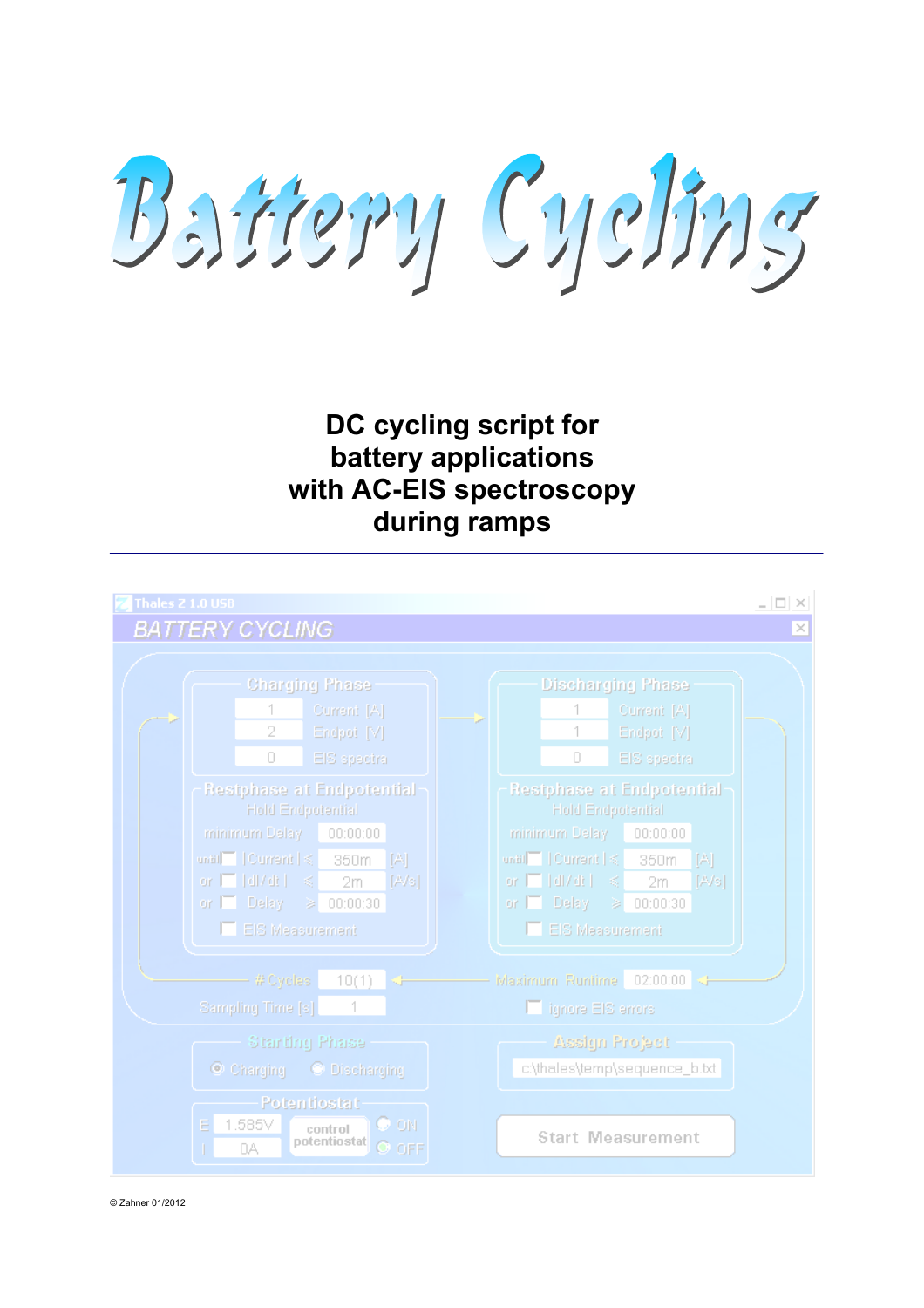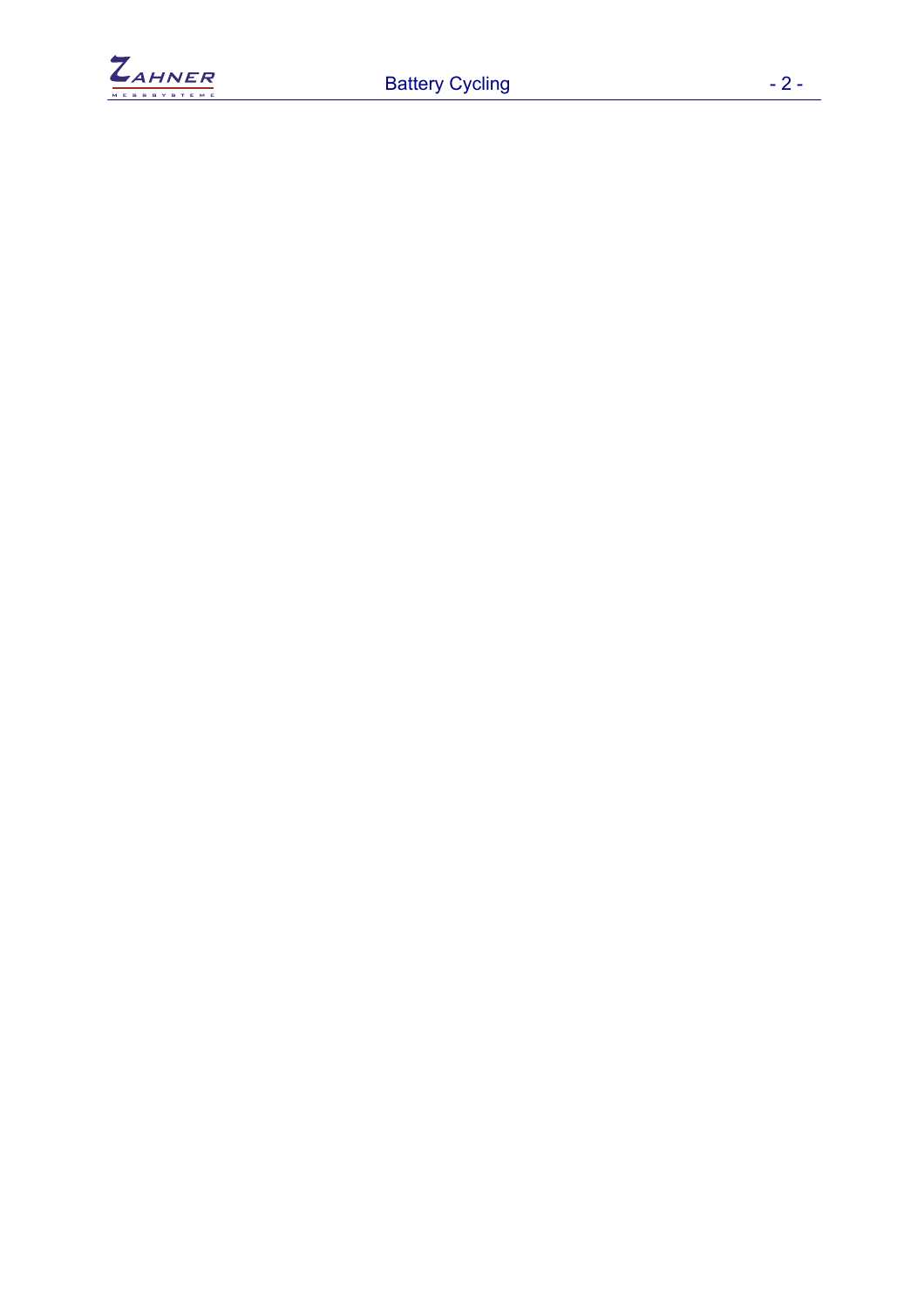

| 2. BATTERY CYCLING Main Menu<br>2. BATTERY CYCLING Main Menu |  |
|--------------------------------------------------------------|--|
|                                                              |  |
|                                                              |  |
|                                                              |  |
|                                                              |  |
|                                                              |  |
|                                                              |  |
|                                                              |  |
|                                                              |  |
|                                                              |  |
|                                                              |  |
|                                                              |  |
|                                                              |  |
|                                                              |  |
| 4. Files<br>$\begin{array}{c c} \hline \end{array}$          |  |
|                                                              |  |
|                                                              |  |
|                                                              |  |
|                                                              |  |
|                                                              |  |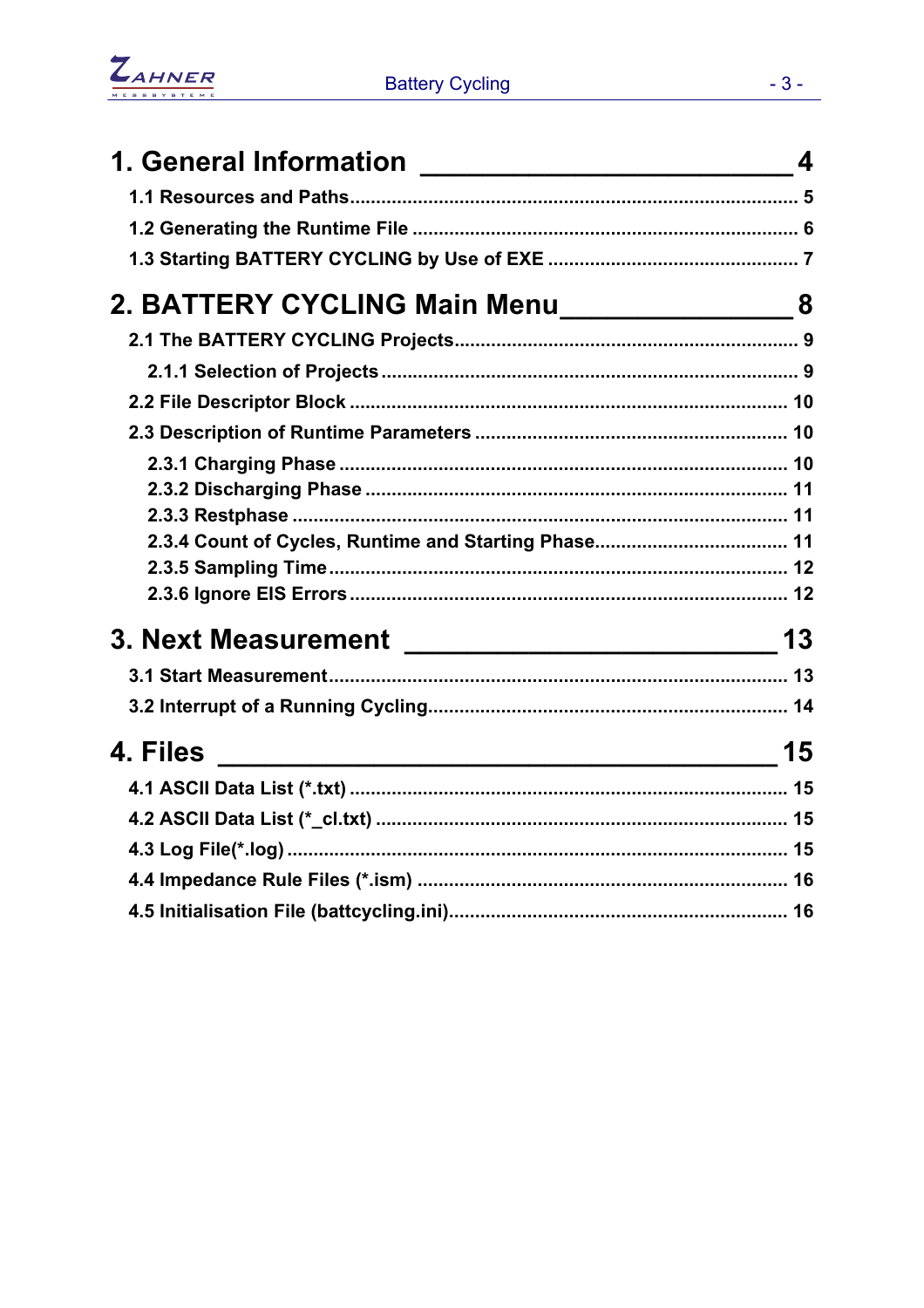

# **Battery Cycling**

# <span id="page-3-0"></span>**1. General Information**

Battery Cycling is a script application for automated DC cycling with AC-EIS spectroscopy during ramps. It's available for the *IM6/Zennium* main potentiostat and external potentiostats like *PP-Series*  or *XPOT*.

You can cycle charging and discharging a battery combined with recording impedance spectra during ramps and rest phases for analyzing ageing effects on the characteristics of the battery. The DC measurement data (Time, Potential, Current and Charge) is stored as an ASCII data list file. The charges of each single phase will be stored in an other ASCII file. The recorded impedance spectra are stored together with the ASCII files in a given project folder.

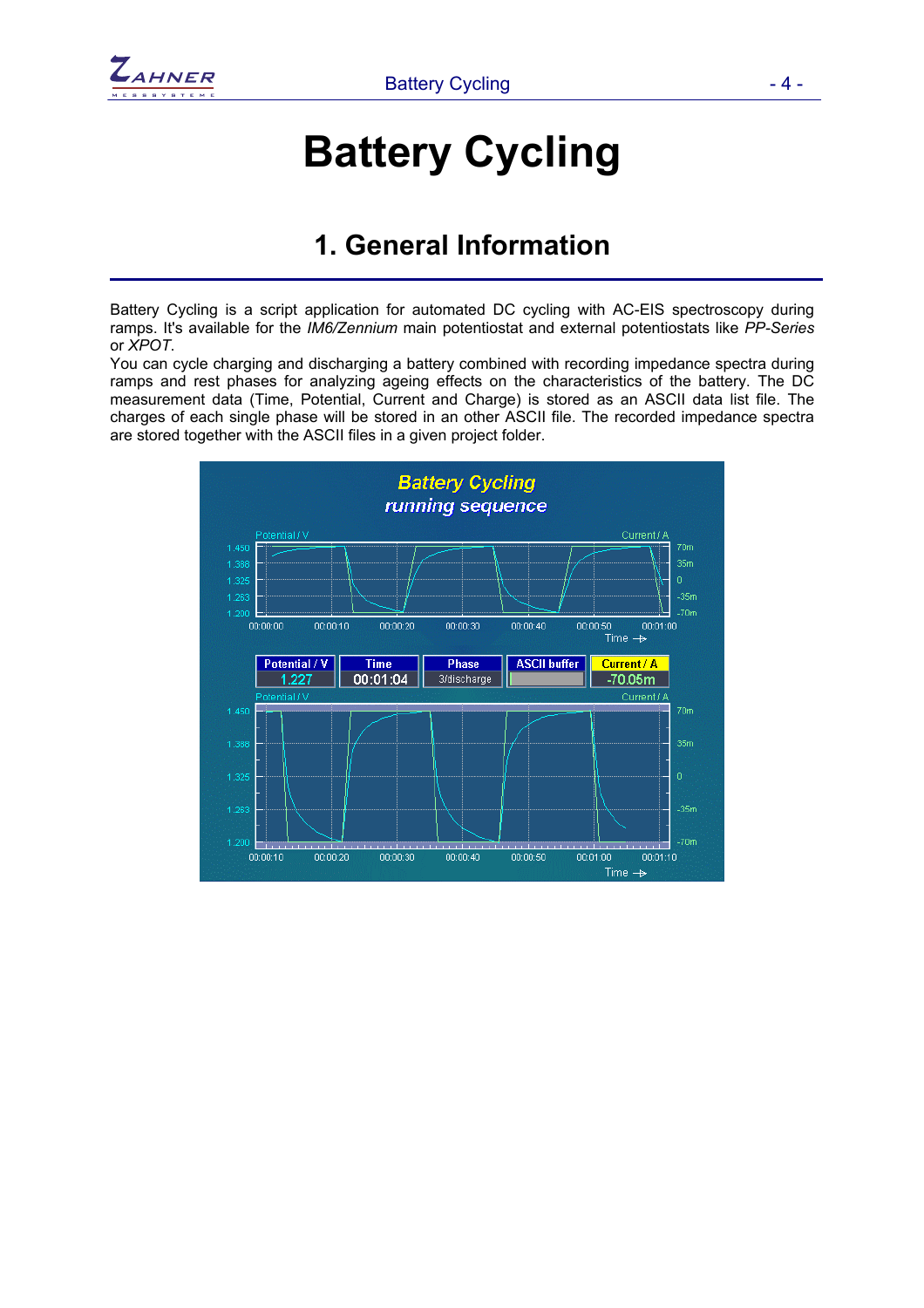

### <span id="page-4-0"></span>**1.1 Resources and Paths**

The resources of the script "BATTERY CYCLING" will be found in the directory

c:\thales\script\battcycling

To guarantee the correct translation and operation of the script all files being listed in the table at the right must be present.

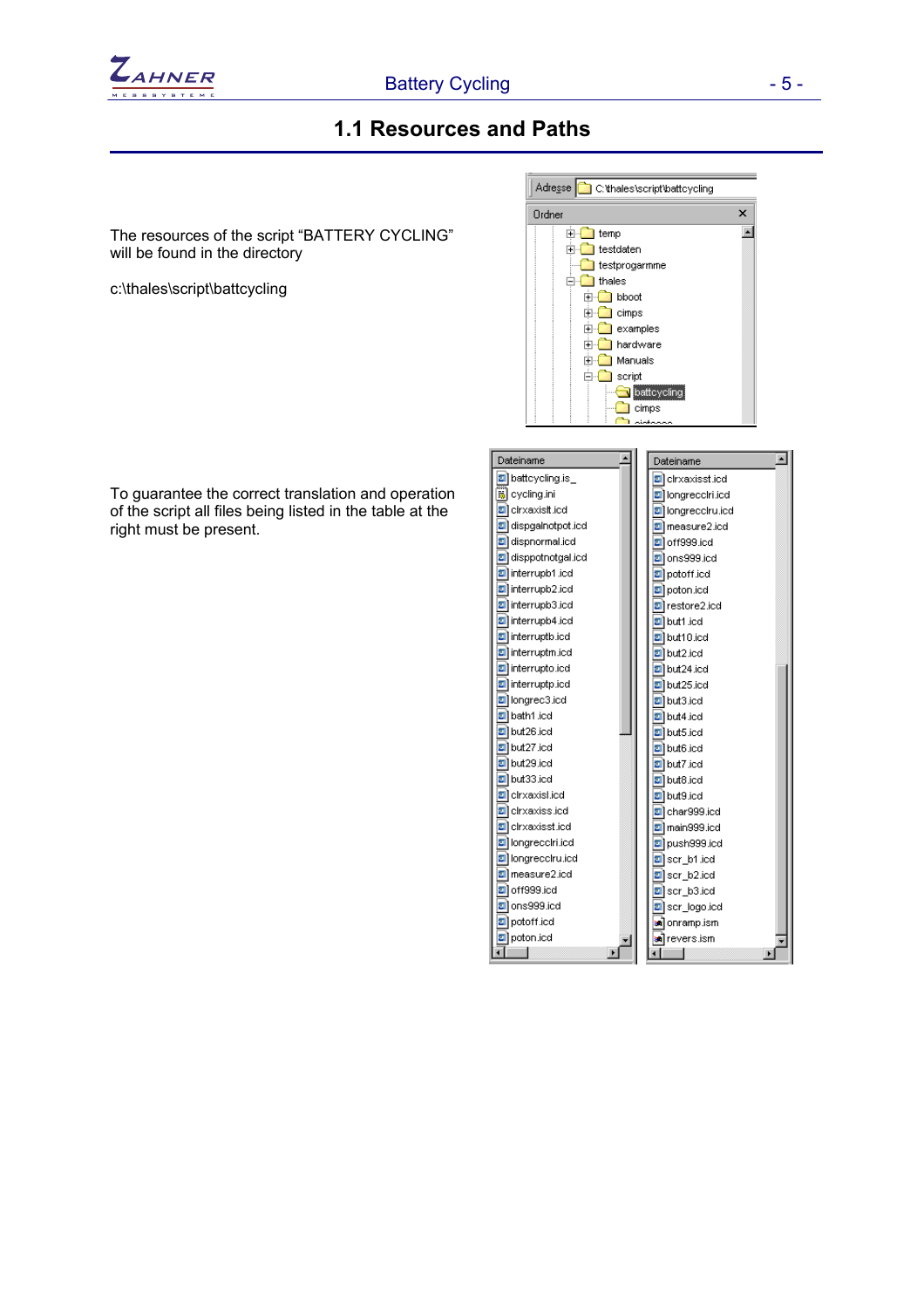

### <span id="page-5-0"></span>**1.2 Generating the Runtime File**

In the following, the creation of the runtime file "battcycling.rtm" will be described. Usually the programme will be installed at ZAHNER and will be found in c:\thales\examples\applications. The start of "battcycling" will be described below ( see 1.3. EXE )

The functions of the Thales BATTERY CYCLING are provided in form of a script. Generally, a script can be activated from the Thales desktop by pressing the "script"-button and performing the following procedure:



Open source "c:\thales\script\battcycling\battcycling.is\_"



**Onen texts** 

Return to the script panel and link the script



Generally, the source code is open for changes. However, we recommend this only to the experienced user.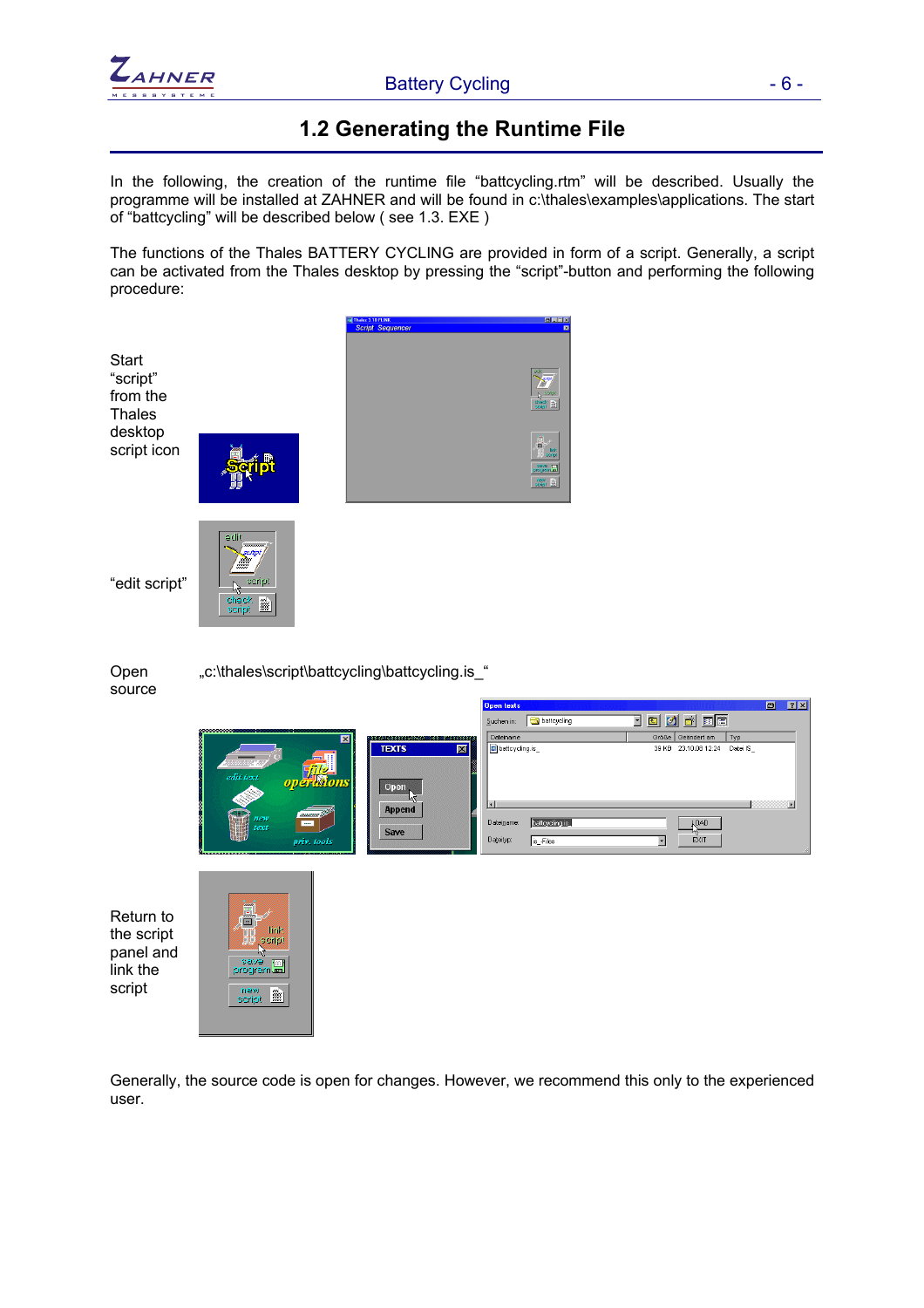After successful linking the BATTERY CYCLING main menu appears:

| <b>Thales 4.00 FLINK</b>                                                                                                                                                                                                                                      | al I                                                                                                                                                                                                                                                             |
|---------------------------------------------------------------------------------------------------------------------------------------------------------------------------------------------------------------------------------------------------------------|------------------------------------------------------------------------------------------------------------------------------------------------------------------------------------------------------------------------------------------------------------------|
| <b>BATTERY CYCLING</b>                                                                                                                                                                                                                                        | $\vert x \vert$                                                                                                                                                                                                                                                  |
|                                                                                                                                                                                                                                                               |                                                                                                                                                                                                                                                                  |
| <b>Charging Phase-</b><br>5 <sub>m</sub><br>Current [A]<br>Endpot [V]<br>1.4<br>$\mathbf{0}$<br>EIS spectra                                                                                                                                                   | Discharging Phase<br>5 <sub>m</sub><br>Current [A]<br>Endpot [V]<br>1<br>0<br>EIS spectra                                                                                                                                                                        |
| -Restphase at Endpotential<br>Hold Endpotential<br>minimum Delay<br>00:00:15<br>till $\blacksquare$   Current $ \leqslant $<br>l [A]<br>1 <sub>m</sub><br> [A/s]<br>$ d /dt$ $ \leq$<br>1u<br>or.<br>Delay<br>00:00:30<br>ାଧ<br>or.<br><b>EIS</b> Measurement | -Restphase at Endpotential-<br><b>Hold Endpotential</b><br>minimum Delay<br> 00:00:15 <br>$\Box$   Current $ \leq$<br>till<br>IAI<br>1 <sub>m</sub><br>[[A/s]<br>∎ldl/dti ≲i<br>1 <sub>u</sub><br>or<br>Delay<br>$\geq 00:00:30$<br>or<br><b>EIS Measurement</b> |
| $#$ Cycles<br>2(1)<br>Sampling Time [s]<br>$\mathbf{2}$                                                                                                                                                                                                       | 02:00:00<br>Maximum Runtime<br>ignore EIS errors                                                                                                                                                                                                                 |
| <b>Assign Project</b><br>c:\thales\temp\test.txt                                                                                                                                                                                                              | <b>Starting Phase -</b><br>Charging C Discharging<br>Potentiostat-<br>$-36.16V$<br>$\bullet$ ON                                                                                                                                                                  |
| <b>Start Measurement</b>                                                                                                                                                                                                                                      | Setup<br>0A<br>$\bullet$ OFF                                                                                                                                                                                                                                     |

### <span id="page-6-0"></span>**1.3 Starting BATTERY CYCLING by Use of EXE**

In the path "c:\thales\examples\applications", usually precompiled versions of script applications are present. Alternatively, to the procedure described above, you can start BATTERY CYCLING like described in the following:



| execute application |                    |
|---------------------|--------------------|
| name                |                    |
| rmux64              | Hc:\thalesications |
| [browse]            |                    |

This procedure will save time. However, after exit of BATTCYCLING you will not find BATTCYCLING under the Thales desktop function "script". Instead, you have to re-enter BATTCYCLING via the EXE function. Pre-compiled versions cannot be altered by the user.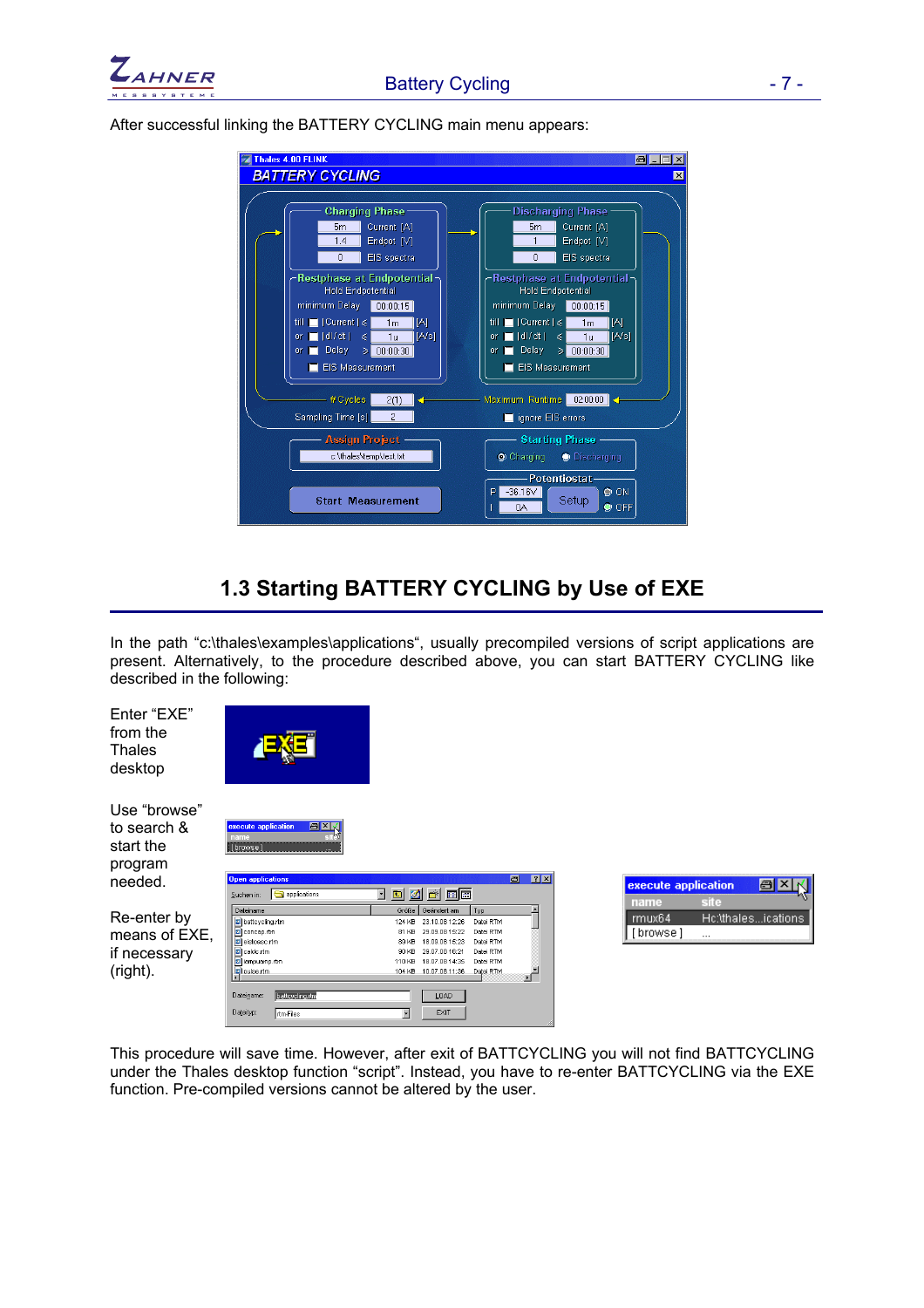# <span id="page-7-0"></span>**2. BATTERY CYCLING Main Menu**



The main menu offers entries

to modify the runtime parameters of the script

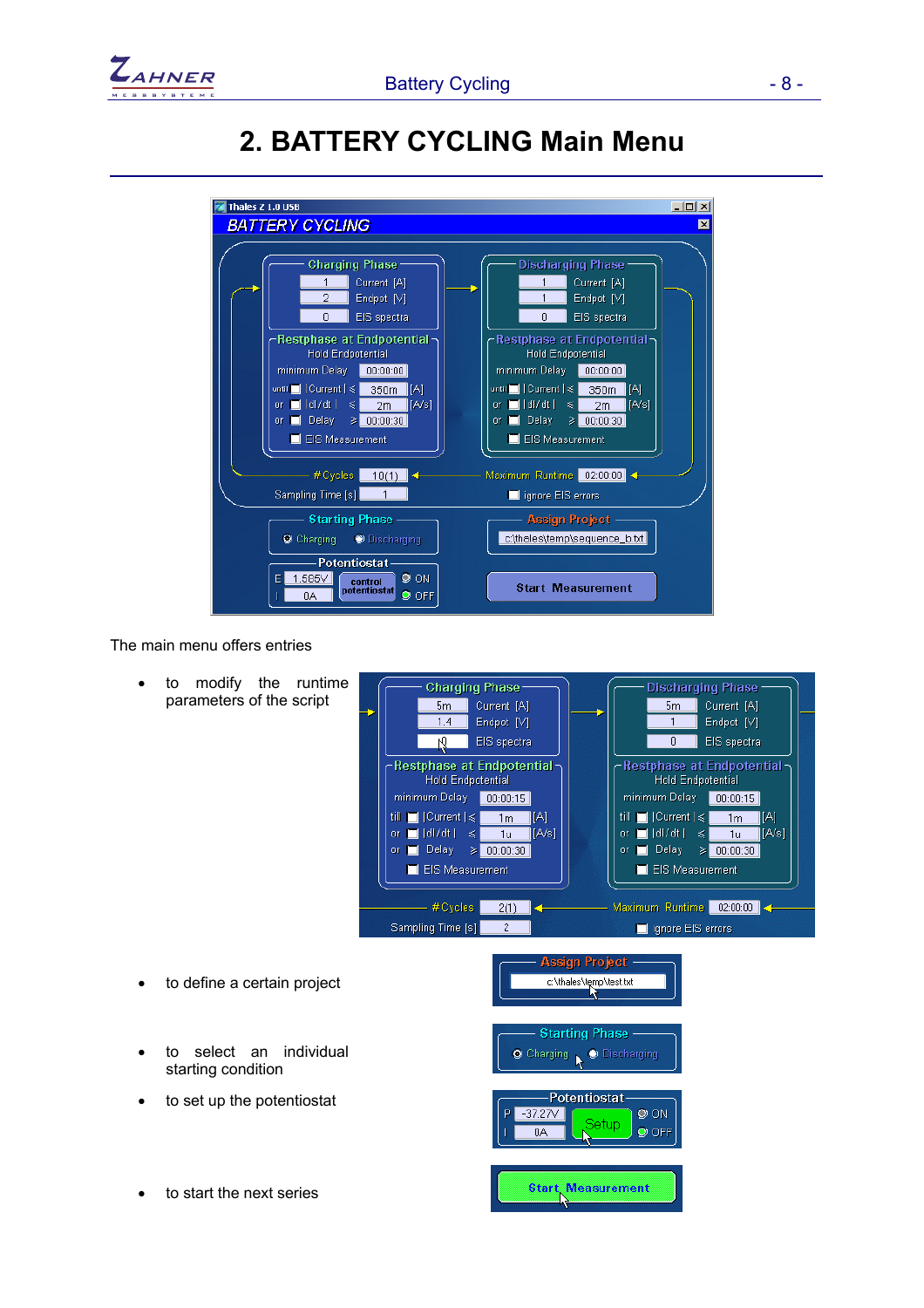

### <span id="page-8-0"></span>**2.1 The BATTERY CYCLING Projects**

To avoid erroneous overwriting of present data BATTERY CYCLING sequences should be stored as projects. A project will be described by its path and an individual file root name.

The individual files will be named in the following manner, where \*.txt is the final ASCII-list and the \*.ism-files are being stored in manner of a series measurement.



<span id="page-8-1"></span>**2.1.1 Selection of Projects** 

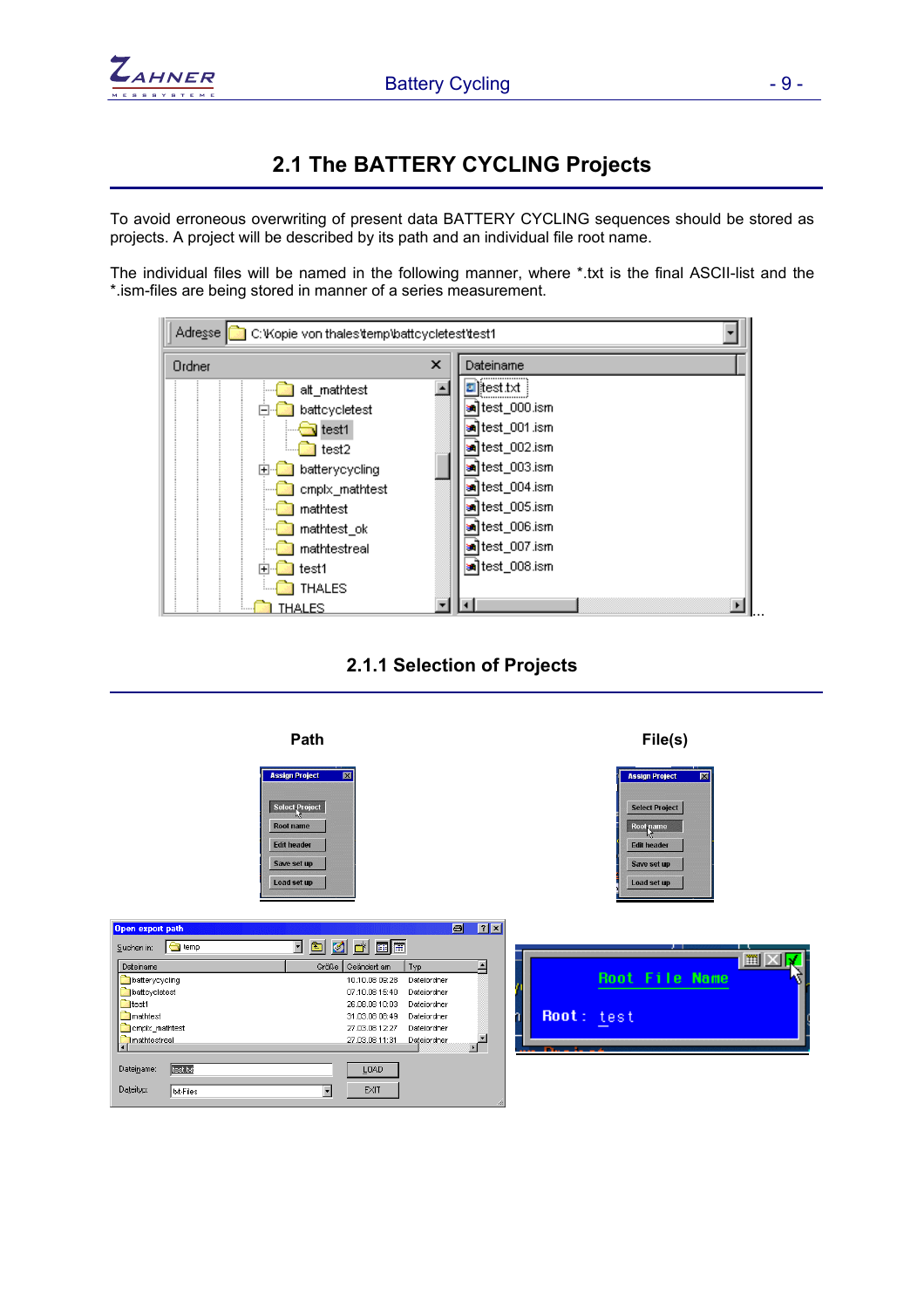

### <span id="page-9-0"></span>**2.2 File Descriptor Block**

As the impedance spectra will be stored automatically during a cycling project a predefined header for all spectra is being required.



# <span id="page-9-1"></span>**2.3 Description of Runtime Parameters**



### <span id="page-9-2"></span>**2.3.1 Charging Phase**

The DC parameter of the charging phase are

- charging current
- end potential

To measure EIS spectra during the charging ramp use the parameter EIS spectra.

e.g. CEP=2.8V, DEP=1.8V, EIS spectra =3 will result in 3 spectra at 2.05V, 2.30V and 2.55V

The parameters of the restphase will be described below.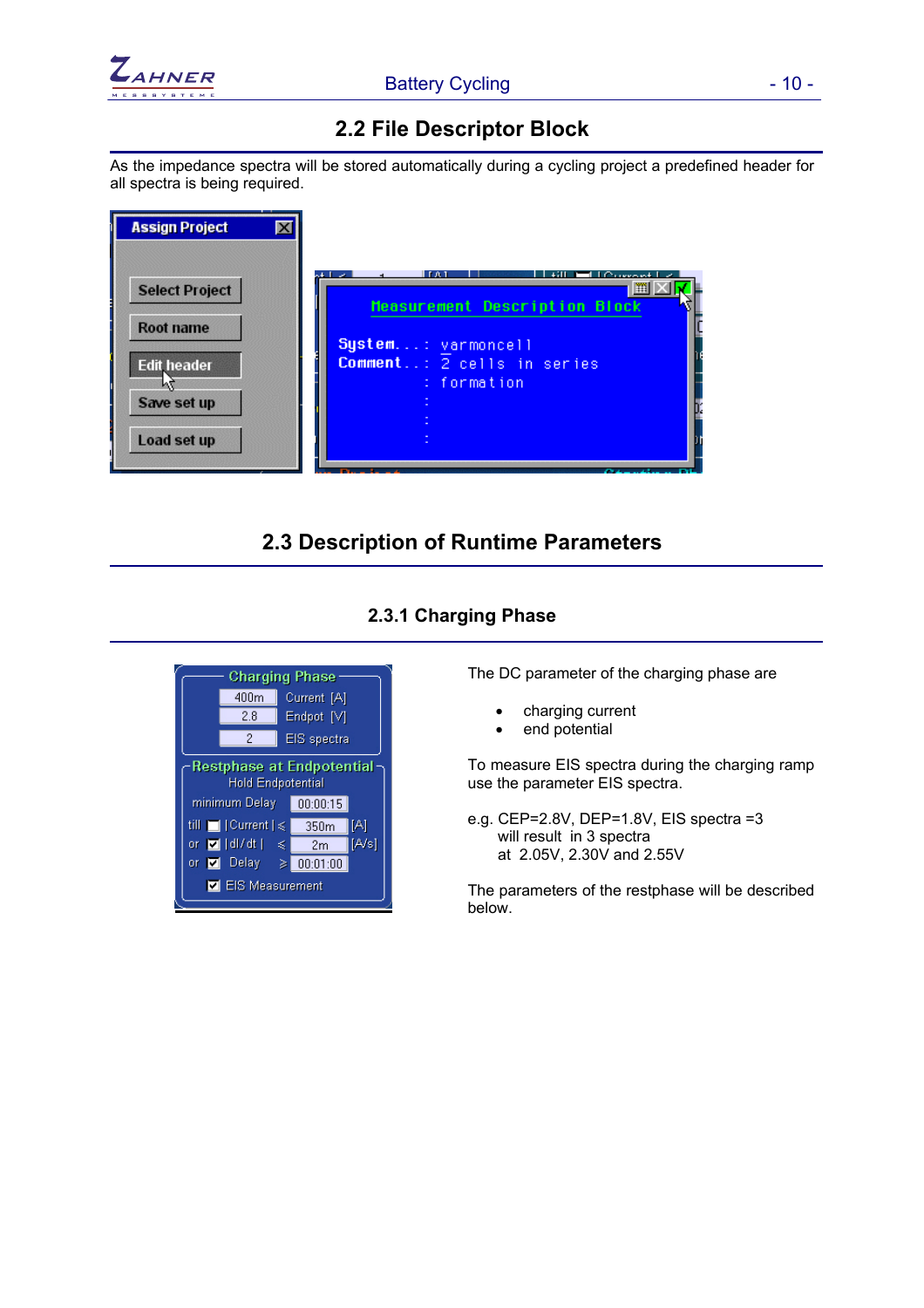### <span id="page-10-0"></span>**2.3.2 Discharging Phase**



The DC parameter of the discharging phase are

- discharging current
- end potential

To measure EIS spectra during the discharging ramp use the parameter EIS spectra.

e.g. CEP=2.8V, DEP=1.8V, EIS spectra =2 will result in 2 spectra at 2.13V and 2.46V

The parameters of the restphase will be described below.

#### <span id="page-10-1"></span>**2.3.3 Restphase**

To obtain the best set up ( drift, stationarity, etc ) for AC impedance measurements at the reversing potentials a stabilisation phase has been established. The system will be fixed potentiostatically at the reversing potential for at least the minimum delay time. After the minimum delay will have run down the following options can be used to determine stability

- the current will go below a certain threshold
- the drift of the current will go below a certain threshhold.
- finally, if none of both will trigger, the script will continue after the maximum delay time will have run down.

The described options may be selected individually for both phases and are being connected by an logical OR.



# <span id="page-10-2"></span>**2.3.4 Count of Cycles, Runtime and Starting Phase**

A cycling sequence will be determined by the count of cycles and the maximum runtime. The mode of the starting phase ( charging/discharging ) will be selected via



One cycle consist of each a charging and a discharging ramp. After the cycles have run down the battery can be discharged/charged again by an additional cycle ( final cycle ). Select 1 for a final cycle or select 0 for no final cycle.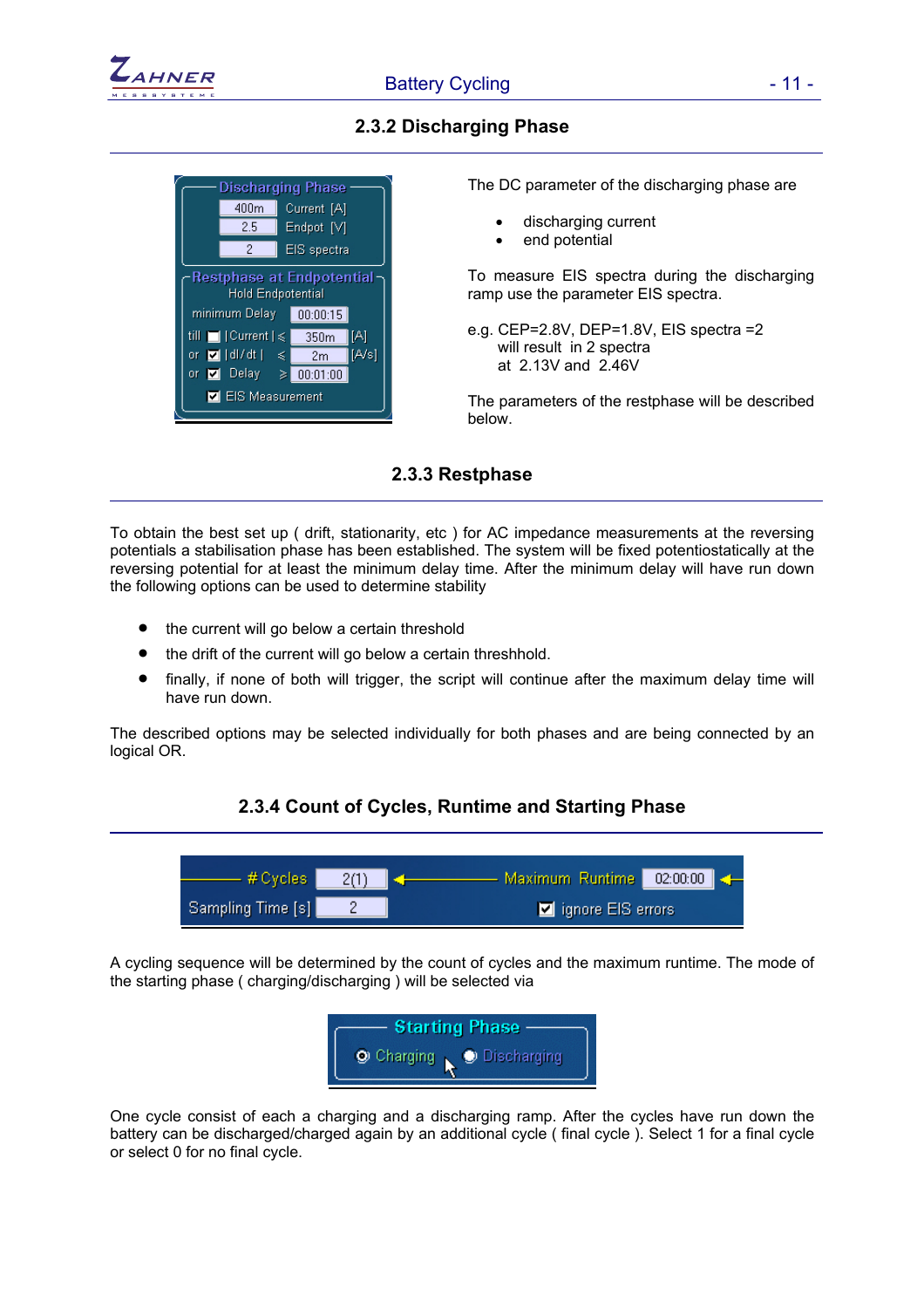



#### <span id="page-11-0"></span>**2.3.5 Sampling Time**

The sampling time of the measured data ( time, potential , current and charge ) can be selected in a wide range.

|       | 00:00:15           |                              |           | mir |
|-------|--------------------|------------------------------|-----------|-----|
|       |                    | sampling time                | <b>MX</b> |     |
|       |                    |                              |           | ٦ľ  |
|       |                    |                              |           |     |
| ren   | ္မ                 | 1 sec<br>2 sec               |           |     |
|       |                    | 5 sec                        |           |     |
|       | ō                  | 10 <sub>sec</sub>            |           | ахі |
|       | $\hat{\mathbf{e}}$ | 20 <sub>sec</sub><br>30 sec  |           |     |
|       | $\frac{1}{2}$      | 40 <sub>sec</sub>            |           |     |
| ro    | $\frac{1}{2}$      | 60 <sub>sec</sub>            |           |     |
| test' | Ò                  | 90 sec<br>120 <sub>sec</sub> |           |     |
|       |                    |                              |           |     |
|       |                    |                              |           |     |

<span id="page-11-1"></span>

Under certain circumstances the investigated system may become instable during an impedance measurement. Consequently the EIS programme will prompt an error message ( e.g. potentiostatic loop interrupted ) and the script finally will be interrupted. In case of an active flag 'ignore EIS error' the user will accept errors during an impedance measurement and the script will continue with the main cycling process.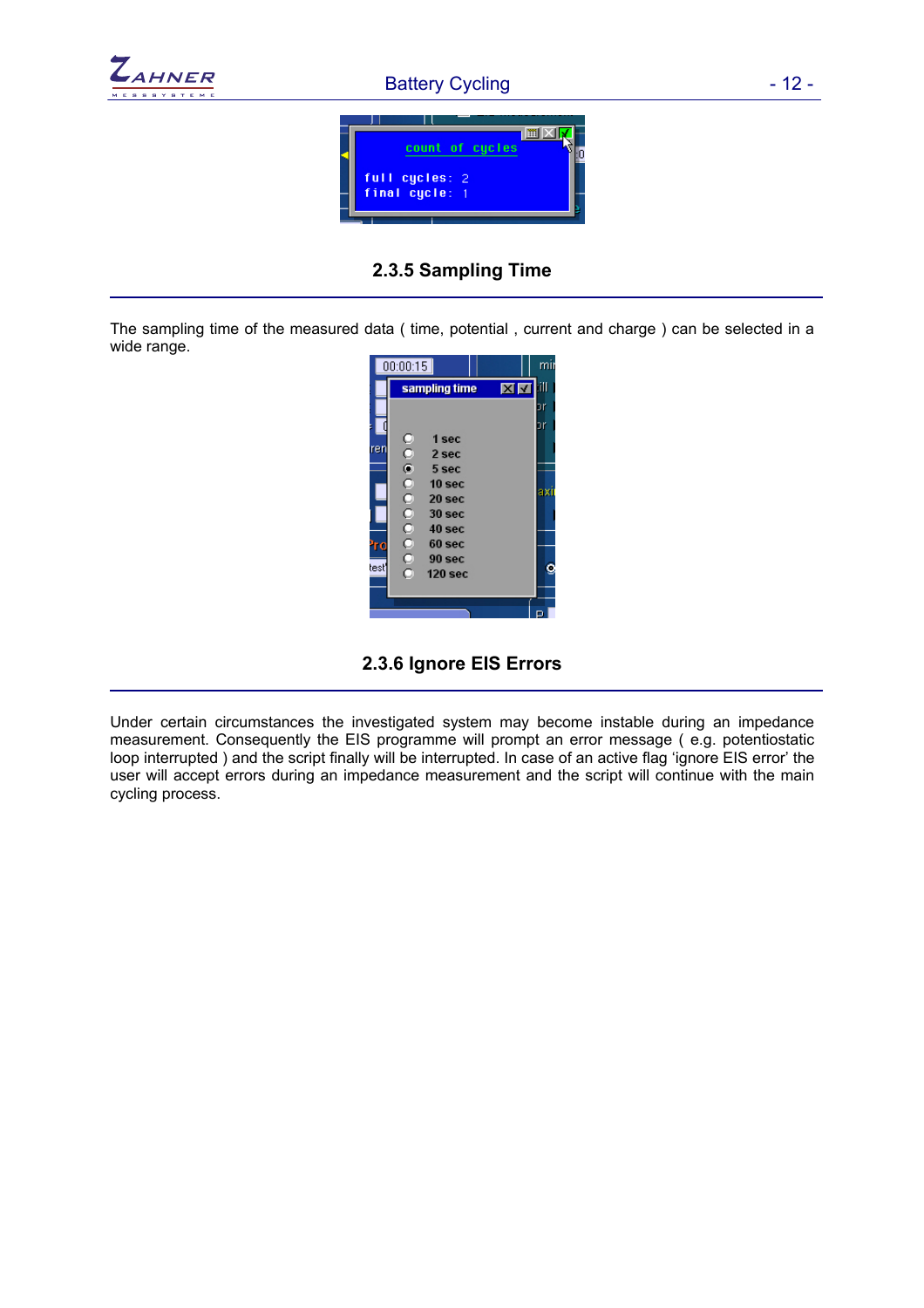

# <span id="page-12-0"></span>**3. Next Measurement**

#### <span id="page-12-1"></span>**3.1 Start Measurement**



The measured data will be displayed by means of a 'storage oscilloscope' and individual displays. At the left are the displays of potential and time. The current will be displayed at the right hand side. Additional instruments will display the mode of operation (charge/discharge/rest phase) and the state of the ASCII-buffer.

The state of the ASCII buffer is indicated by the colour of the displayed bar (green=OK, orange/red=danger). The dangerous condition will occur in the case that the ASCII data file has been opened by another application and has being write locked by that application ( e.g. MS EXCEL ). If that case happens the user should quickly close the file in that application or loss of measured date may occur.

The graphs of current and potential will be displayed in individual colours being selected by use of the initialisation file battcycling.ini ( see below ). Possible colours are

|  |  |  |  |  |  |  |  |  |  |  |  |  |  | 2 3 4 5 6 7 8 9 10 11 12 13 14 15 |
|--|--|--|--|--|--|--|--|--|--|--|--|--|--|-----------------------------------|
|--|--|--|--|--|--|--|--|--|--|--|--|--|--|-----------------------------------|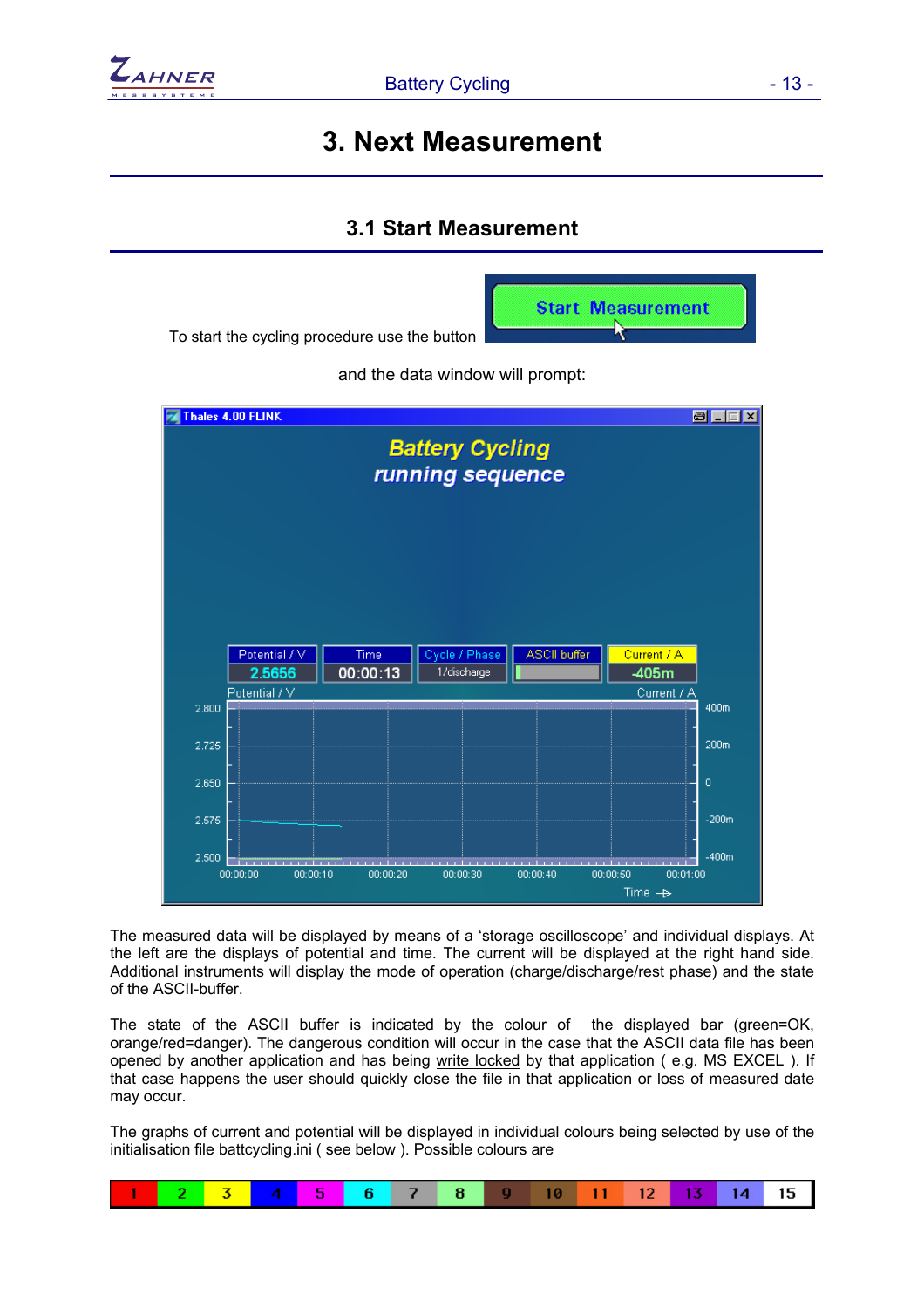# <span id="page-13-0"></span>**3.2 Interrupt of a Running Cycling**

To interrupt a running sequence use the 'escape'-function. An escape will be caused by pressing the middle mouse key or keyboard keys <pos1>-key or <esc>-key. A menu will prompt and ask for the mode of problem treatment.



- Continue go on
- Skip phase continue with next phase
- End cycling stop sequence

The menu will disappear during a refresh of the graphic screen and must be called again.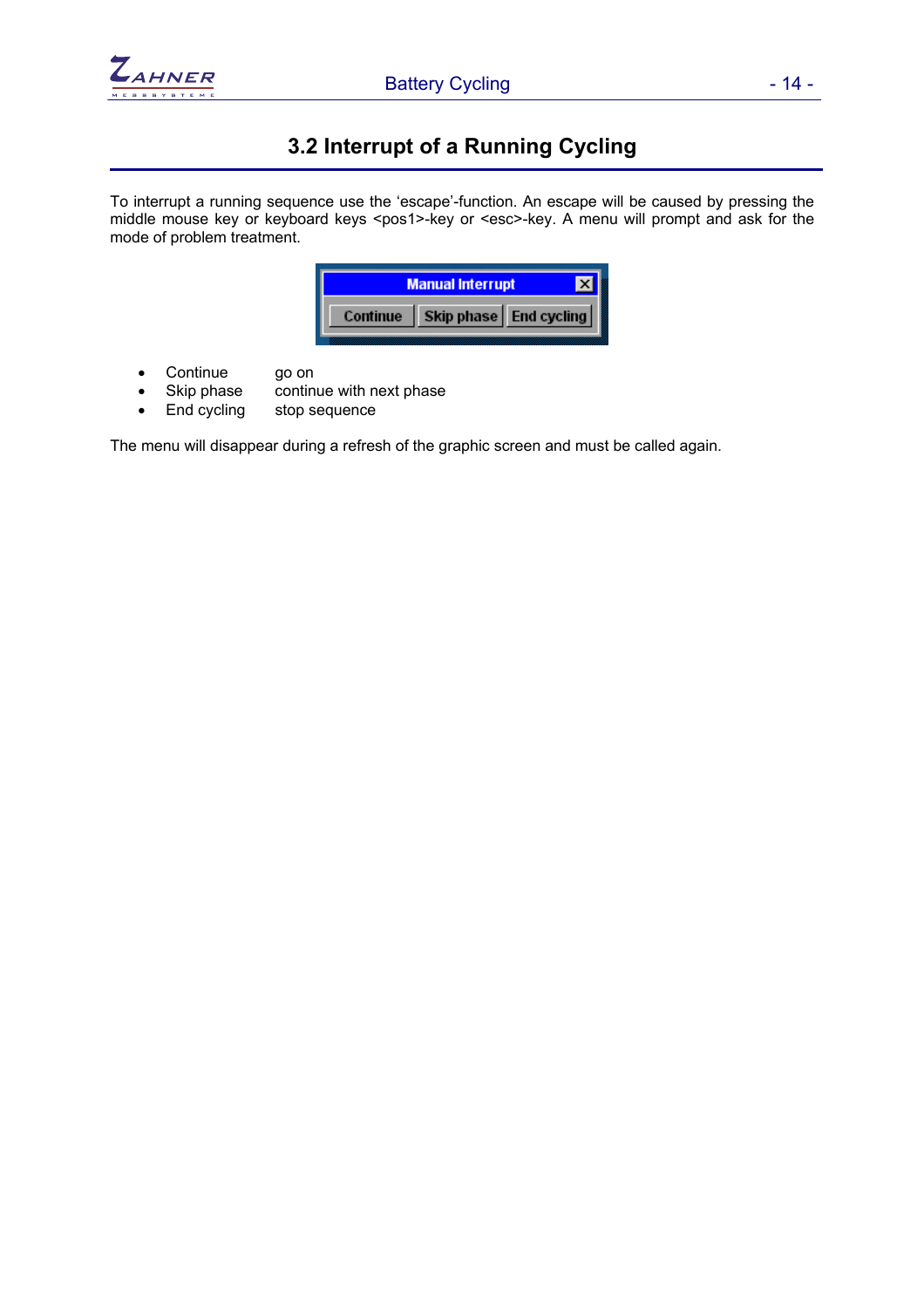# <span id="page-14-0"></span>**4. Files**

# <span id="page-14-1"></span>**4.1 ASCII Data List (\*.txt)**

The measured data will be stored in the corresponding ASCII-file 'project\root.txt'.

| Time/sec | Potential/V     | Current/A        | charge/C        |
|----------|-----------------|------------------|-----------------|
| 0.0      | 2.35586e+00     | $1.99560e - 01$  | 8.18196e-02     |
| 1.5      | $2.38300e + 00$ | $1.99553e - 01$  | $5.16851e - 01$ |
| 3.5      | 2.41144e+00     | $1.99547e - 01$  | $9.49868e - 01$ |
| 5.4      | 2.43714e+00     | $1.99540e - 01$  | $1.29507e+00$   |
| 7.4      | $2.46105e+00$   | $1.99543e - 01$  | 1.72209e+00     |
| 9.5      | $2.48584e+00$   | $1.99556e - 01$  | $2.15114e+00$   |
| 11.4     | $2.50659e + 00$ | $1.99555e - 01$  | 2.49438e+00     |
| 17.3     | 2.39939e+00     | $-3.78750e - 02$ | $2.60023e+00$   |
| 20.4     | $2.39939e + 00$ | $-1.94200e - 02$ | $2.48414e+00$   |
| 22.3     | $2.39939e + 00$ | $-1.17286e-02$   | $2.42429e+00$   |
| ٠        |                 |                  | ٠               |
| ٠        | ٠               | $\bullet$        | ٠               |
|          |                 |                  |                 |

# <span id="page-14-2"></span>**4.2 ASCII Data List (\*\_cl.txt)**

The charges of each single phase will be stored in the corresponding ASCII-file 'project\root-cl.txt'.

| Ccha/C      | Cdis/C         |
|-------------|----------------|
| 8.77527e+00 | $-5.31125e+00$ |
| 5.68430e+00 | $-5.48984e+00$ |
| 5.75407e+00 | $-5.46988e+00$ |
| 5.60219e+00 | $-5.53821e+00$ |
| 5.69388e+00 | $-5.45616e+00$ |
| 5.60992e+00 | $-5.54249e+00$ |
| 5.60585e+00 | $-5.45631e+00$ |
| 5.69951e+00 | $-5.62676e+00$ |
| 5.62158e+00 | $-5.53870e+00$ |
| 5.61162e+00 | $-5.54076e+00$ |
| 5.61939e+00 | $-5.62709e+00$ |
| 5.76897e+00 | $-5.55899e+00$ |
| 5.77104e+00 | $-5.90578e+00$ |
|             |                |

# <span id="page-14-3"></span>**4.3 Log File(\*.log)**

The Log file will store information about the impedance spectra being recorded

| Time/sec | Potential/V | Phase    | File      |
|----------|-------------|----------|-----------|
| 3.4      | 2.0         | $1/c$ ha | burki 000 |
| 33.6     | 2.2         | $1$ /cha | burki 001 |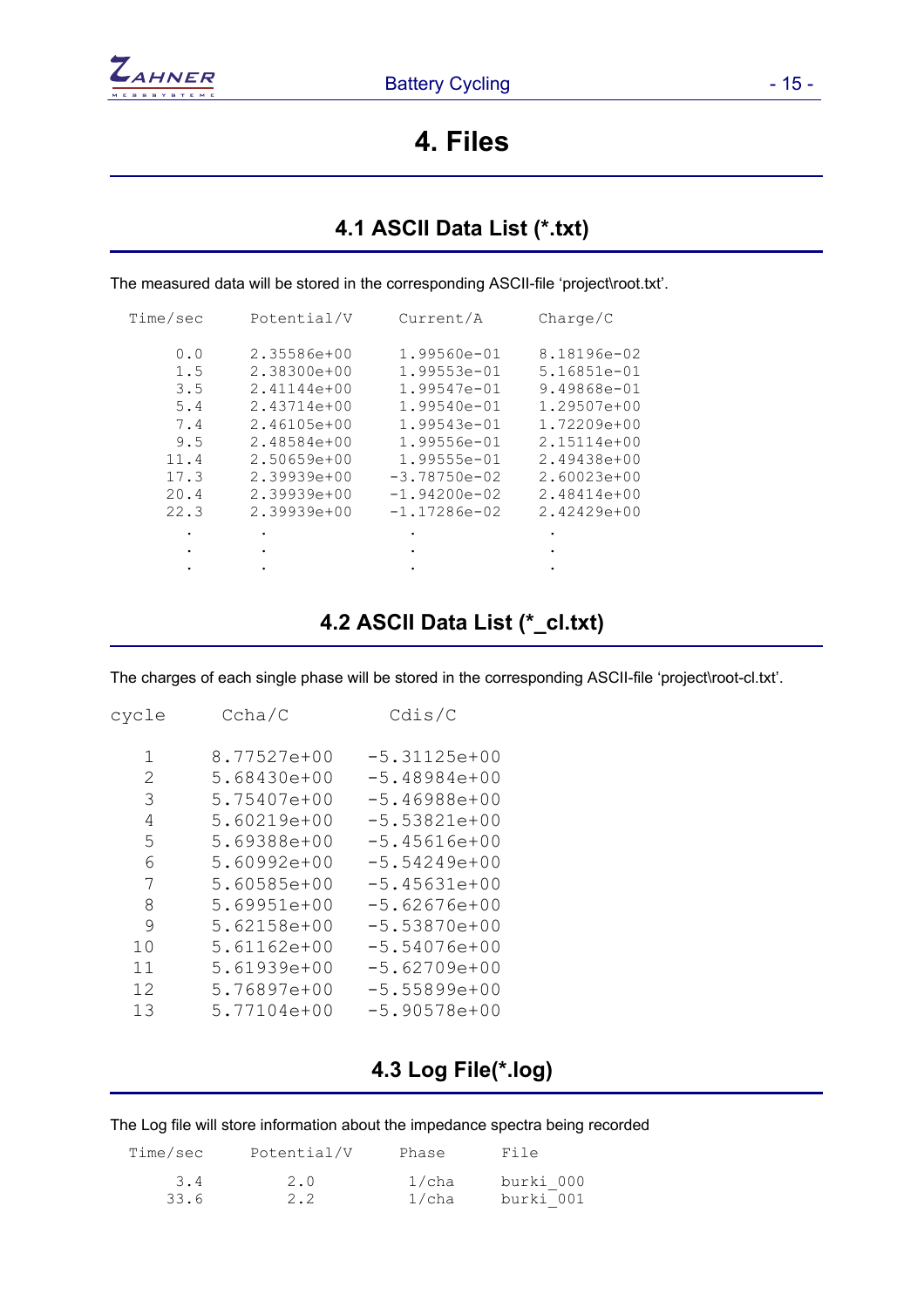| AHNER           |     | <b>Battery Cycling</b> | - 16      |  |
|-----------------|-----|------------------------|-----------|--|
| <b>SSYSTEME</b> |     |                        |           |  |
|                 |     |                        |           |  |
|                 |     |                        |           |  |
| 113.3           | 2.2 | 1/dis                  | burki 003 |  |
| 143.1           | 2.0 | 1/dis                  | burki 004 |  |
|                 | ٠   |                        |           |  |
|                 |     |                        |           |  |
| 254.3           | 1.6 | $2$ /cha               | burki 008 |  |
| 279.2           | 1.8 | $2$ /cha               | burki 009 |  |
|                 |     |                        |           |  |
|                 |     |                        |           |  |
|                 |     |                        |           |  |

### <span id="page-15-0"></span>**4.4 Impedance Rule Files (\*.ism)**

To set up the AC parameters of the impedance measurements ( frequency range, frequency resolution, amplitude, averaging etc. ) predefined impedance data files are being used.

| Note! | These files must be stored in the project's root directory<br>c:\thales\script\battcycling |
|-------|--------------------------------------------------------------------------------------------|
|-------|--------------------------------------------------------------------------------------------|

Two files have been prepared to set up different conditions during a ramp (=onramp.ism) and at the reversing points (revers.ism).

If you consider series evaluation of the spectra being recorded both rule files should be identically.

### <span id="page-15-1"></span>**4.5 Initialisation File (battcycling.ini)**

During the start of a new cycle the initialisation file ,c:\thales\script\battcycling\battcycling.ini' will be created. During the next start up of the cycling script that file will be read to preset the parameters to a well defined default set up ( user defined set up ).

The used parameters are being stored by means of description texts. The ': - character is the delimiter being followed by the value of the corresponding parameter.

DO NOT change the format of the parameter lines, DO only modify the parameters.